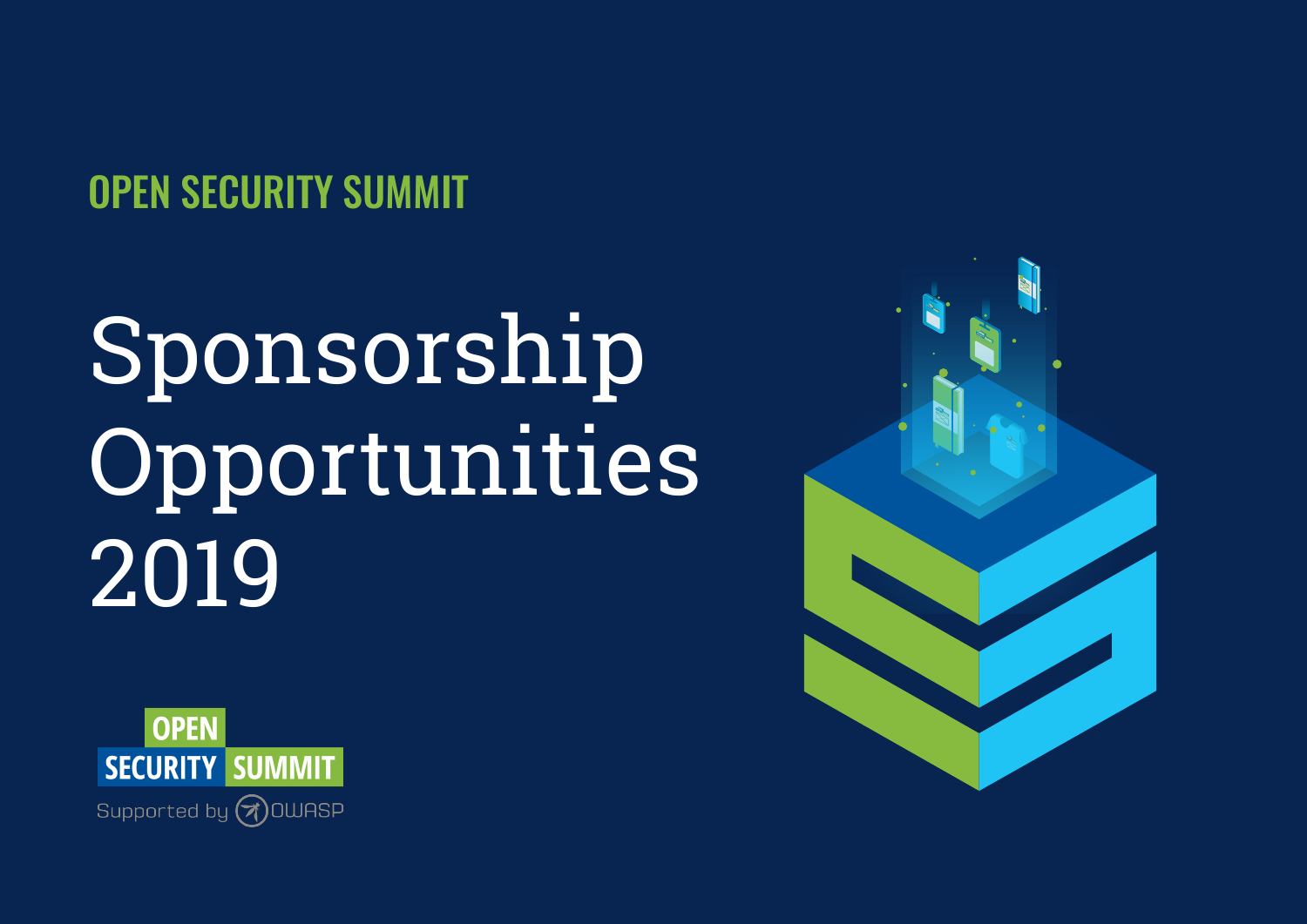![](_page_1_Picture_0.jpeg)

## ABOUT THE SUMMIT

Are you tired of traditional conferences where you shuffle from room to room trying to find nuggets of useful information? Would you rather spend your time working with small, diverse teams to further a goal? If your answer is yes, then the Open Security Summit is the place for you.

Following last year's success, 2019 welcomes the second Open Security Summit. Using the same model as previous OWASP Summits, this 5-day event will be a high-energy experience, focused on facilitating collaboration between Developers and Cybersecurity professionals. Each day, a series of participant-led working and user sessions will enable attendees to create solutions for real world problems in the stimulating company of fellow experts.

The Open Security Summit wouldn't be possible without the support of our generous sponsors. Each sponsor has different reasons for supporting this event. Some see it as a fantastic opportunity for staff development, some wish to further the open source cause and others support us in order to close the skills gap in Cybersecurity.

This document will give you the details of our sponsorship packages and opportunities.

![](_page_1_Figure_6.jpeg)

![](_page_1_Picture_7.jpeg)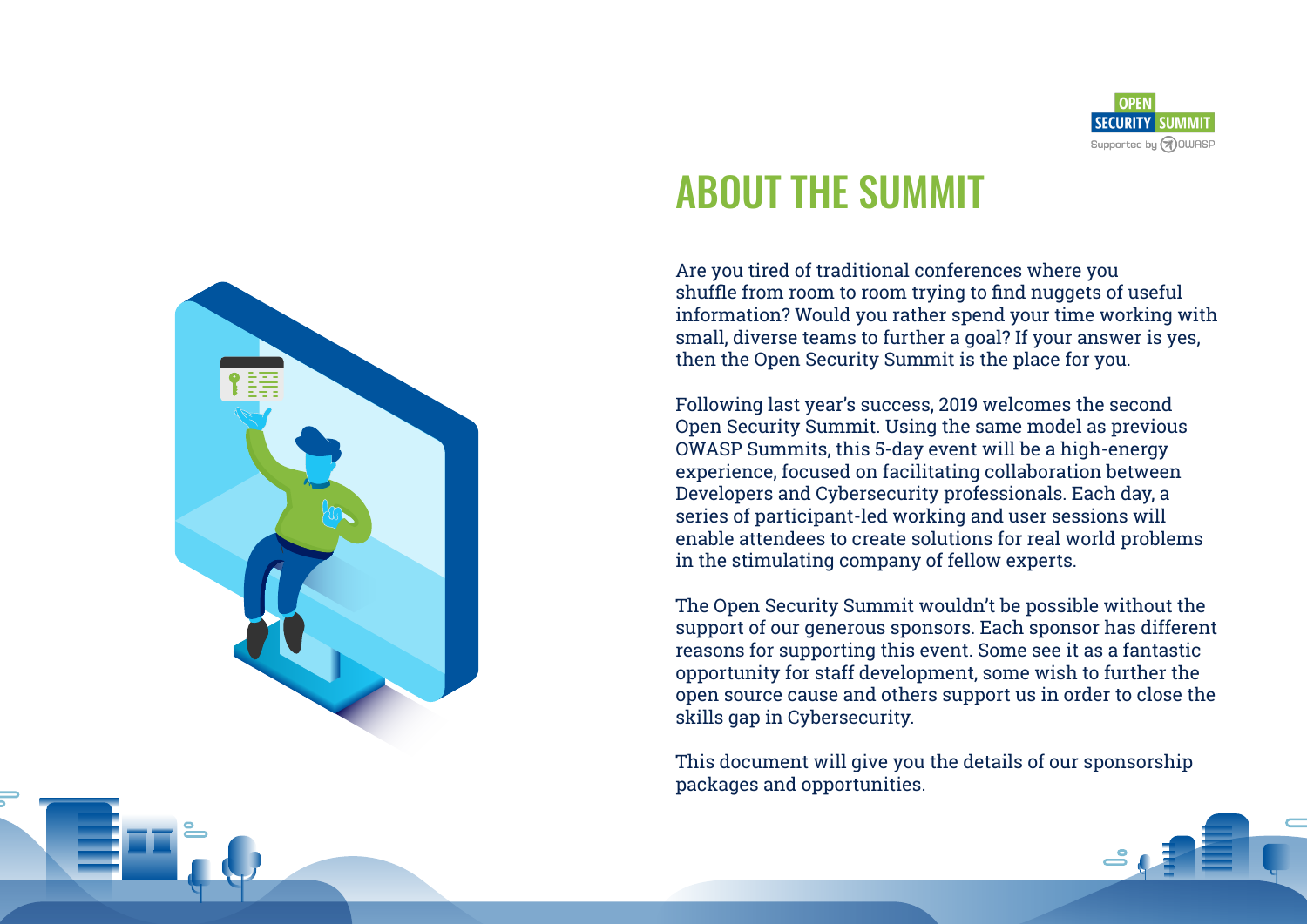![](_page_2_Picture_0.jpeg)

## SPONSOR BENEFITS

![](_page_2_Picture_2.jpeg)

#### Join a diverse audience

A mix of contractors, business owners and company employees, who are eager to learn and exchange ideas. We bring an intimate and personal atmosphere that encourages sharing, networking and fun.

![](_page_2_Picture_5.jpeg)

#### Network, connect and reconnect

During breaks, you will have the opportunity to reconnect with friends and make new connections with talented security professionals and influential experts.

![](_page_2_Picture_8.jpeg)

#### Enhance your profile in the Cybersecurity world

Take the opportunity to be a leader in the new age for continuously secure application development. Influence the discussion around the future of Cybersecurity. Benefit from the prominent display of your brand and company logo.

ക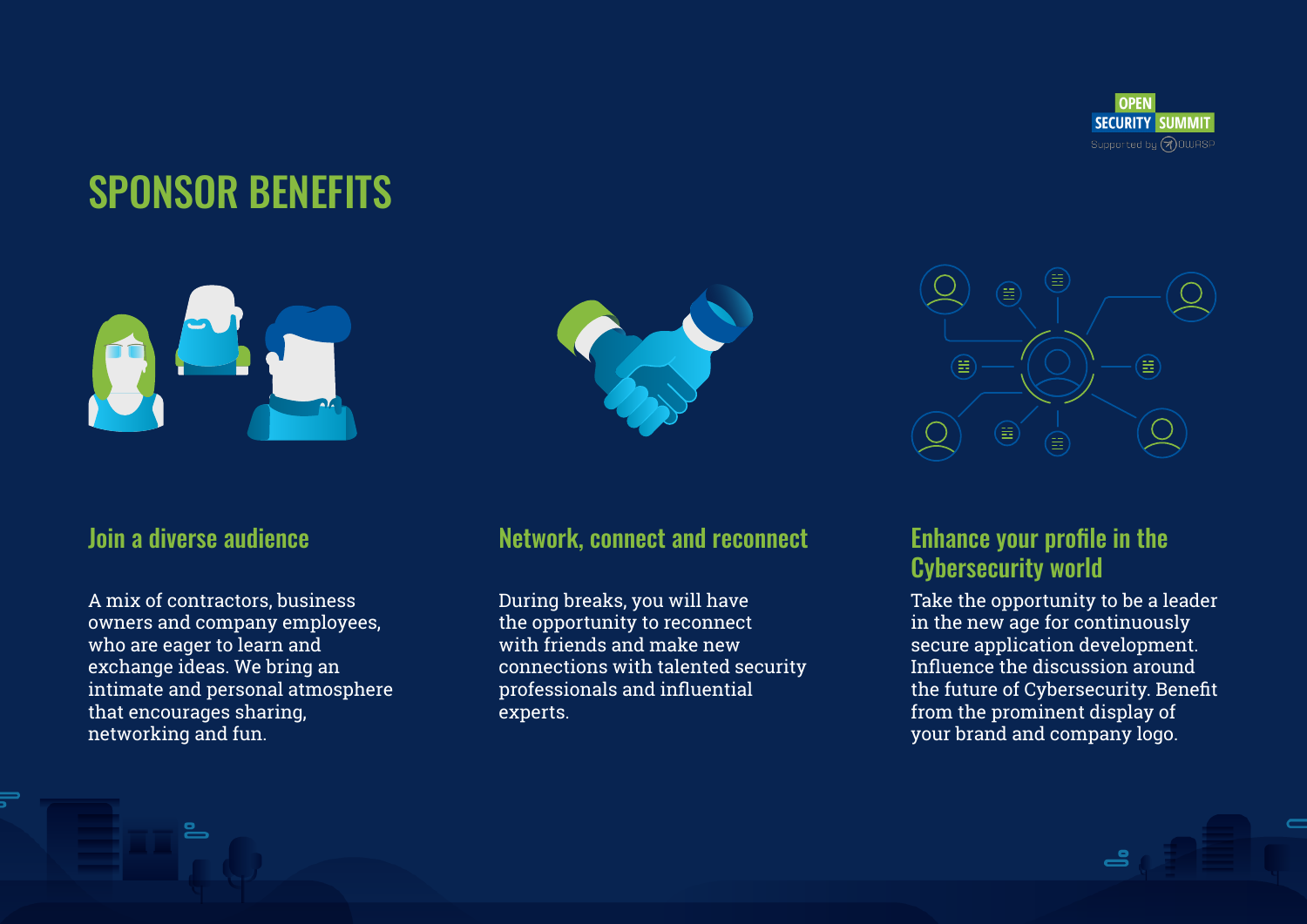![](_page_3_Picture_0.jpeg)

## FACTS AND STATS

### Our participant profile:

Account manager, Agile Coach, AppSec Architect, AppSec Consultant, Business Analyst, CEO, CISO, Cloud Architect, Cloud Developer, Consultant, CTO, DPO, DevSecOps Architect, Director, FP&A Manager, Head of Incident Response, Head of InfoSec, Head of Innovation, Head of Risk and Compliance, Head of Security Engineering, Head of Security Fix, Head of Security Operations, Incident Response Analyst, InfoSec Officer, IT Engineer, IT Security Specialist, Managing Principal, Operations Architect, PenTester, Programme Manager, Project Manager, Researcher, Risk Analyst, Risk and Compliance Manager, Sales Manager, Security Analyst, Security Engineer, Service Engineering Manager, SOC Engineer, Software Architect, Software Engineer, Strategist, Systems Engineer, Team Leader, Threat Model Engineer

From companies of all sizes across the world.

![](_page_3_Picture_5.jpeg)

*↑↑***◎↑↑◎↑↑**●↑↑ 100-200 \*\*\*\*\*\*\*\*\*\*\* participants, onsite and remote, all with a background **+©++©++++++** in security

![](_page_3_Picture_7.jpeg)

#### 50+ sessions focused on real life Cybersecurity problems

![](_page_3_Picture_9.jpeg)

5 days of high-energy collaboration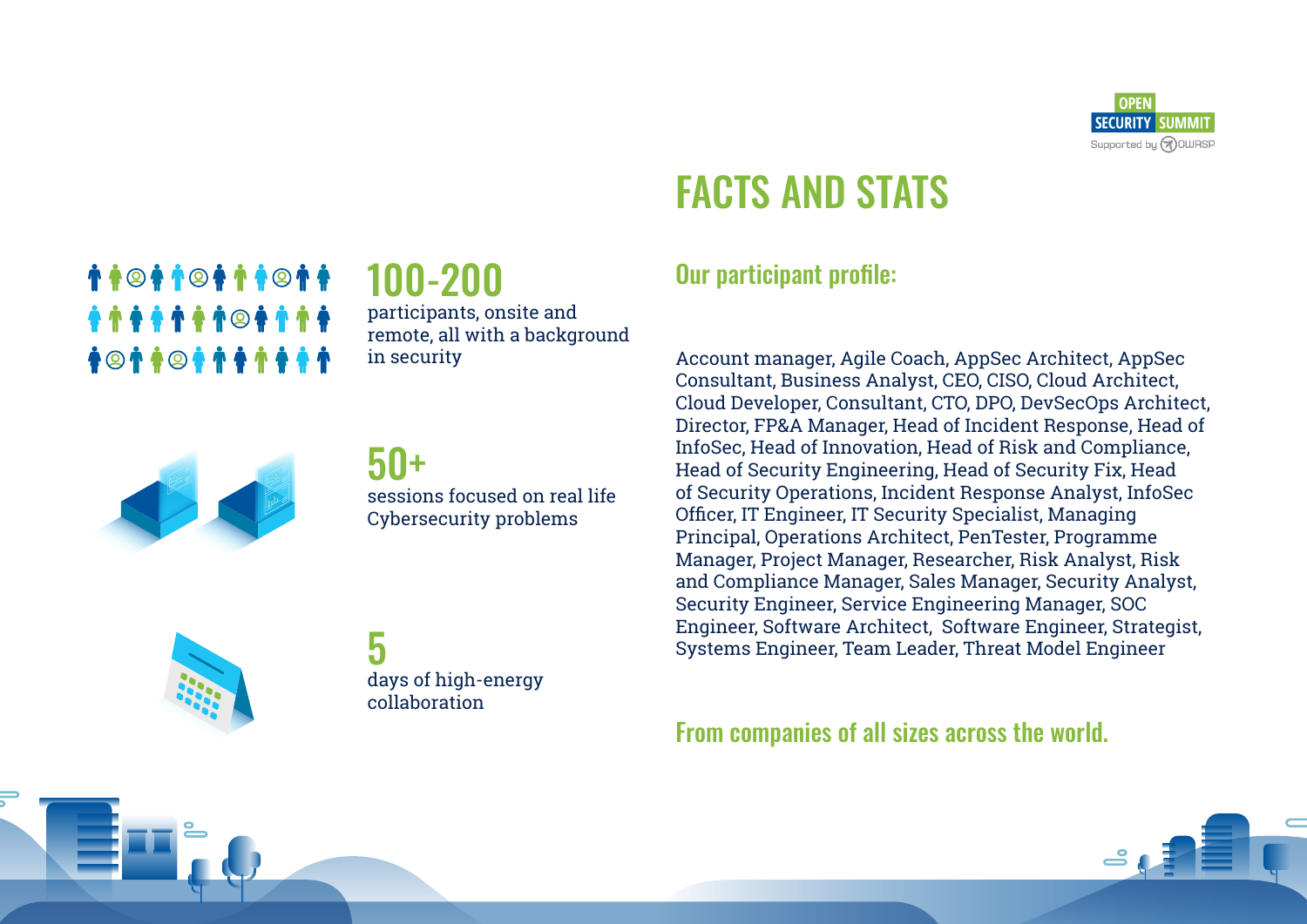![](_page_4_Picture_0.jpeg)

## SPONSORSHIP PACKAGES

#### Platinum: £20,000

- 15\* full tickets including accommodation
- Branded villa
- Sponsored project
- Logo placement on website, guide and bag
- Social media announcement
- Bag inserts
- 2m x 2m sponsor booth in dining room
- Sponsored evening talk

### Silver: £5,000

- 4\* full tickets including accommodation
- Logo placement on website, guide and bag
- Social media announcement
- Bag inserts
- 2m x 2m sponsor booth in sponsor room

#### Gold: £10,000

- 6\* full tickets including accommodation
- Sponsored project
- Logo placement on website, guide and bag
- Social media announcement
- Bag inserts
- 2m x 2m sponsor booth in dining room
- Sponsored evening talk

#### Bronze: £3,500

- 2 full tickets including accommodation
- Logo placement on website, guide and bag
- Social media announcement

![](_page_4_Picture_29.jpeg)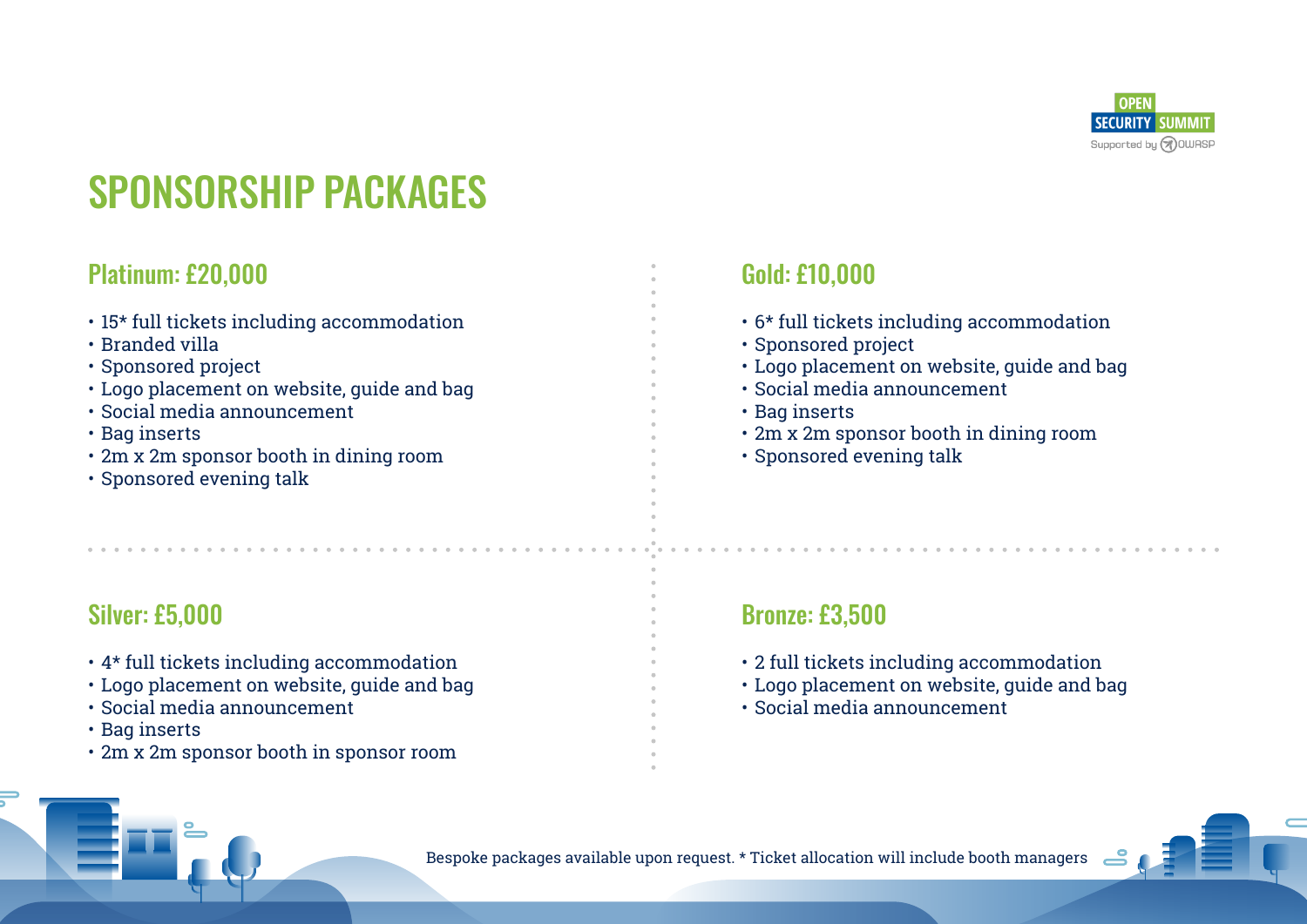![](_page_5_Picture_0.jpeg)

## ADDITIONAL OPPORTUNITIES

If you're looking for something a bit less traditional, we offer the following additional sponsorship opportunities:

![](_page_5_Picture_3.jpeg)

#### £1,000 Notepads

Everybody needs one to note down their newly acquired Cybersecurity knowledge. We'll provide notebooks, co-branded with your logo, in the participant bag.

௨

![](_page_5_Picture_6.jpeg)

#### £1,000 Lanyards

Sponsor the official Open Security Summit lanyard. Each attendee will receive this co-branded item during registration and will wear it throughout the duration of the conference.

![](_page_5_Picture_9.jpeg)

#### £2,000 Summit T-shirts

Sponsor the official Open Security Summit T-shirt. Each attendee will receive this co-branded with your logo.

ക്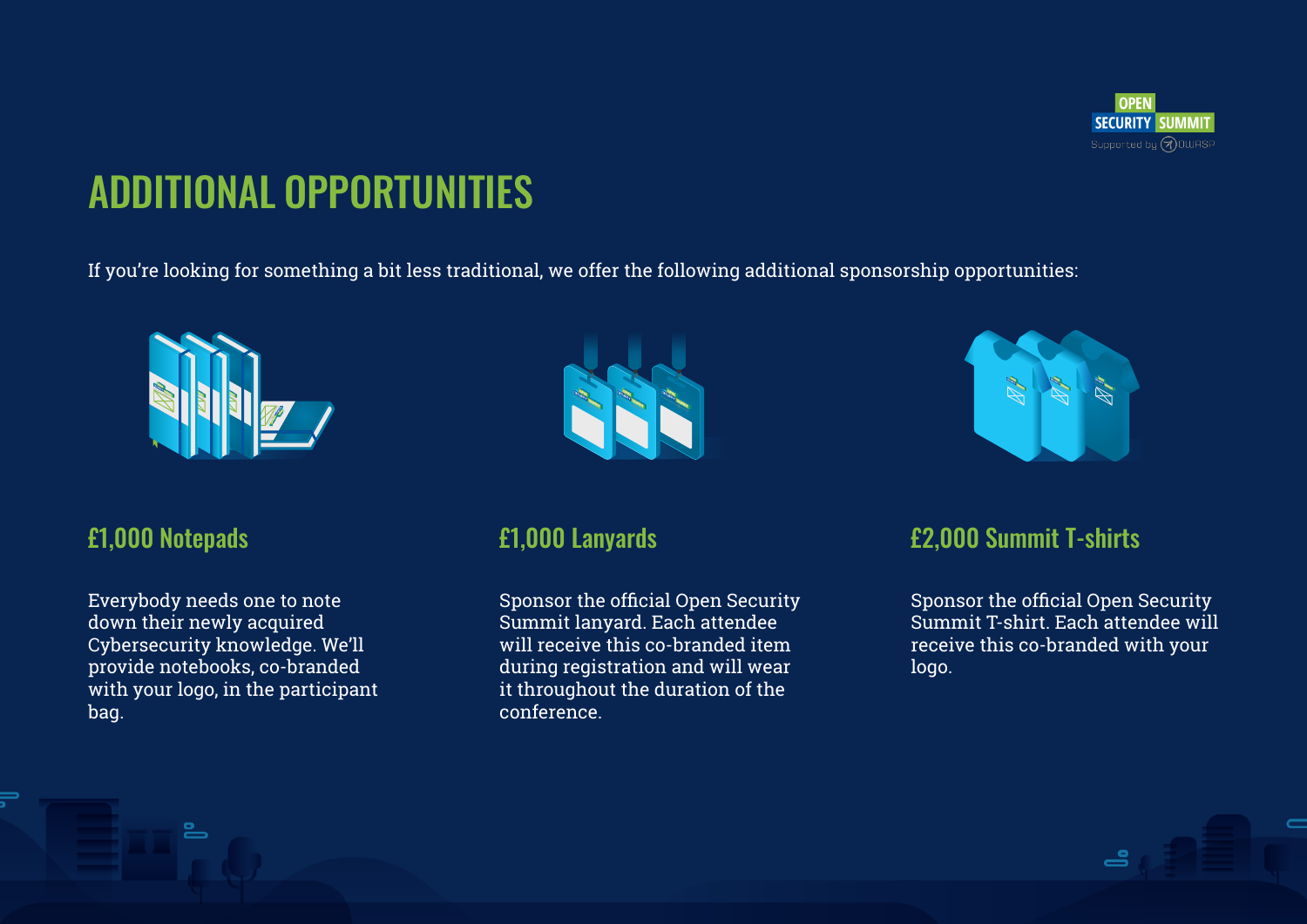![](_page_6_Picture_0.jpeg)

## OUR PAST SPONSORS INCLUDE

![](_page_6_Picture_2.jpeg)

![](_page_6_Picture_3.jpeg)

![](_page_6_Picture_4.jpeg)

![](_page_6_Picture_5.jpeg)

![](_page_6_Picture_6.jpeg)

![](_page_6_Picture_7.jpeg)

![](_page_6_Picture_8.jpeg)

![](_page_6_Picture_9.jpeg)

"The summit feeds energy into solving real world problems and provides great opportunities for collaboration with experts and others facing the same issues in their workplace. We sponsored the 2018 summit's Women in Tech track with an aim of closing the gender gap in the security environment. This was money well spent and it was great to see so many like-minded individuals huddled together to reach the same goal."

#### Jemma Davis, JeMarketing Services Ltd

![](_page_6_Picture_12.jpeg)